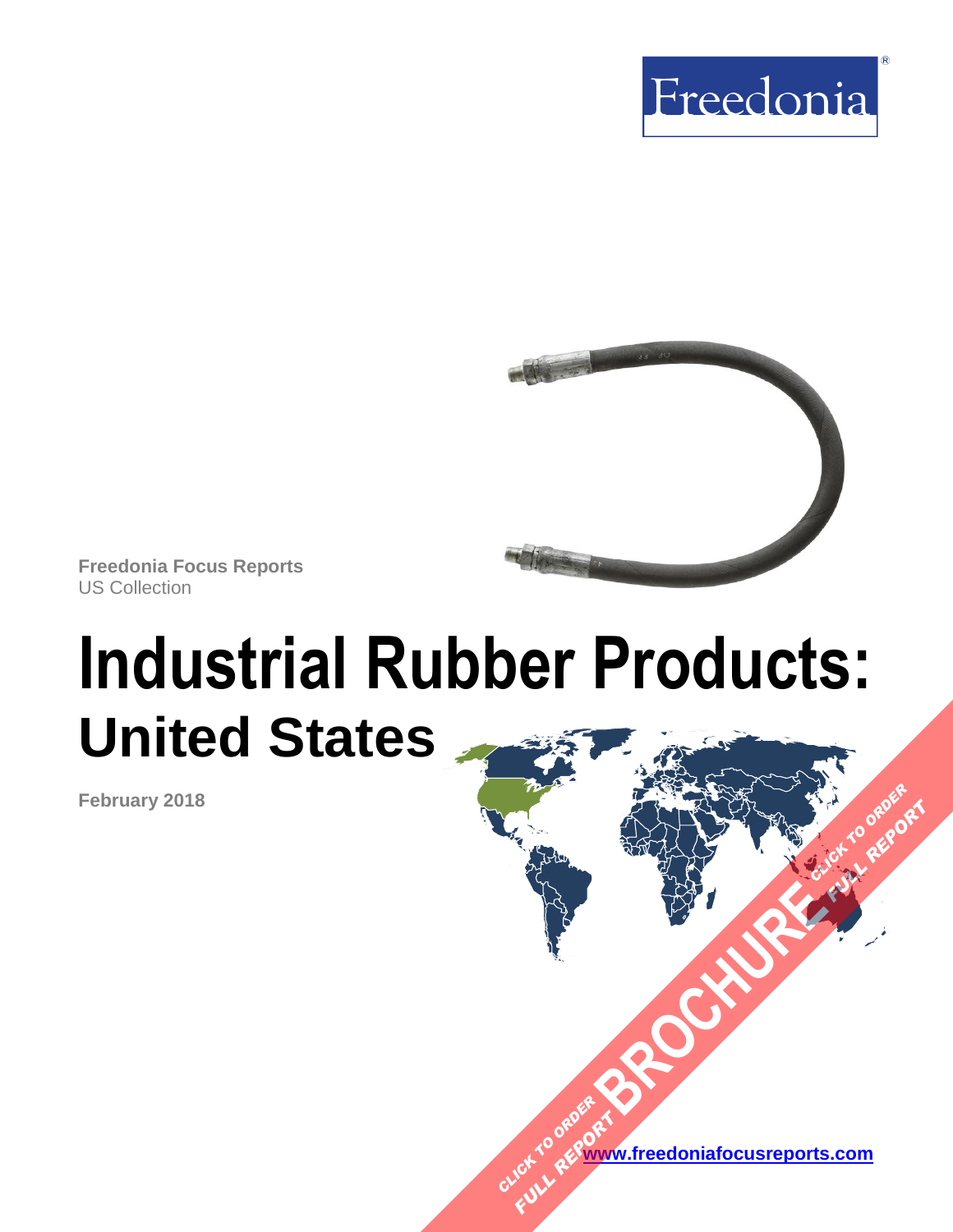# **Table of Contents**

| 1. Highlights                           | 3                       |
|-----------------------------------------|-------------------------|
| 2. Market Environment                   | $\overline{\mathbf{4}}$ |
| <b>Historical Trends</b>                | 4                       |
| Key Economic Indicators                 | 6                       |
| <b>Technology &amp; Material Trends</b> | $\overline{7}$          |
| Legal & Regulatory Factors              | 8                       |
| <b>NAFTA Outlook</b>                    | 9                       |
| 3. Segmentation & Forecasts             | 10                      |
| Products                                | 10                      |
| <b>Mechanical Goods</b>                 | 12                      |
| Hose                                    | 13                      |
| <b>Belts</b>                            | 14                      |
| <b>Other Products</b>                   | 15                      |
| Markets                                 | 17                      |
| <b>Industrial Equipment</b>             | 18                      |
| <b>Motor Vehicles</b>                   | 19                      |
| <b>Other Markets</b>                    | 20                      |
| 4. Industry Structure                   | 22                      |
| <b>Industry Characteristics</b>         | 22                      |
| Market Leaders                          | 23                      |
| Cooper-Standard                         | 24                      |
| Federal-Mogul                           | 24                      |
| Gates                                   | 24                      |
| 5. About This Report                    | 26                      |
| Scope & Method                          | 26                      |
| Sources                                 | 27                      |
| <b>Industry Codes</b>                   | 27                      |
| <b>Resources</b>                        | 28                      |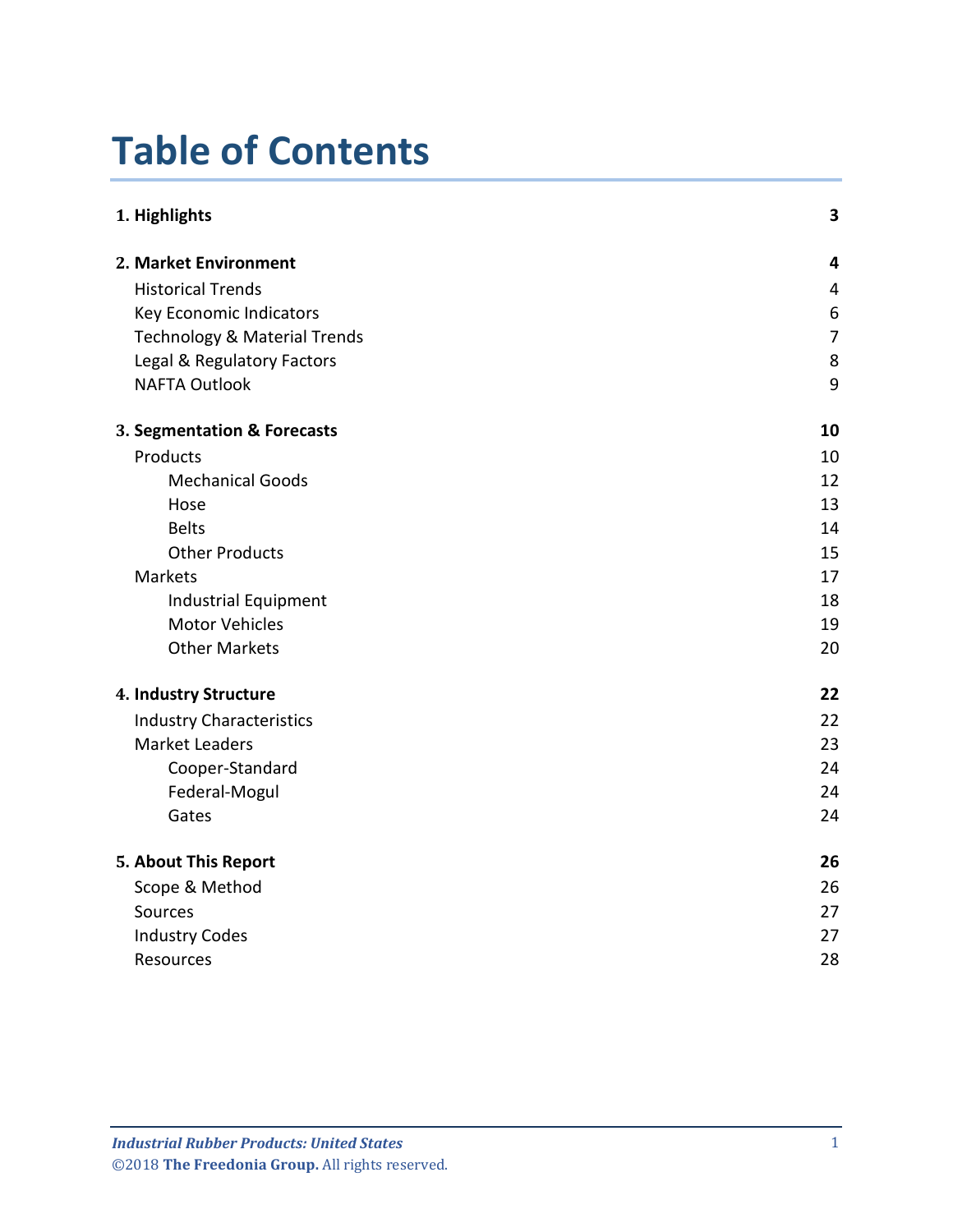# **List of Tables & Figures**

| Figure 1   Key Trends in the US Industrial Rubber Product Market, 2016 - 2021       | 3  |
|-------------------------------------------------------------------------------------|----|
|                                                                                     |    |
| Figure 2   US Industrial Rubber Product Demand Trends, 2006 - 2016                  | 4  |
| Table 1   Key Indicators for US Industrial Rubber Product Demand, 2006 - 2021 (US\$ |    |
| bil)                                                                                | 6  |
| Figure 3   NAFTA Industrial Rubber Product Demand by Country, 2016 (%)              | 9  |
| Figure 4   US Industrial Rubber Product Demand by Product, 2006 - 2021 (US\$ mil)   | 10 |
| Table 2   US Industrial Rubber Product Demand by Product, 2006 - 2021 (US\$ mil)    | 10 |
| Table 3   US Industrial Rubber Product Demand & Shipments, 2006 - 2021 (US\$ mil)   | 11 |
| Figure 5   US Industrial Rubber Product Demand by Product, 2006 - 2021 (%)          | 16 |
| Figure 6   US Industrial Rubber Product Demand by Market, 2006 - 2021 (US\$ mil)    | 17 |
| Table 4   US Industrial Rubber Product Demand by Market, 2006 - 2021 (US\$ mil)     | 17 |
| Figure 7   US Industrial Rubber Product Demand by Market, 2006 - 2021 (%)           | 21 |
| Table 5   Select Suppliers to the US Industrial Rubber Product Market by Principal  |    |
| <b>Product Line</b>                                                                 | 23 |
| Table 6   Industry Codes Related to Industrial Rubber Products                      | 27 |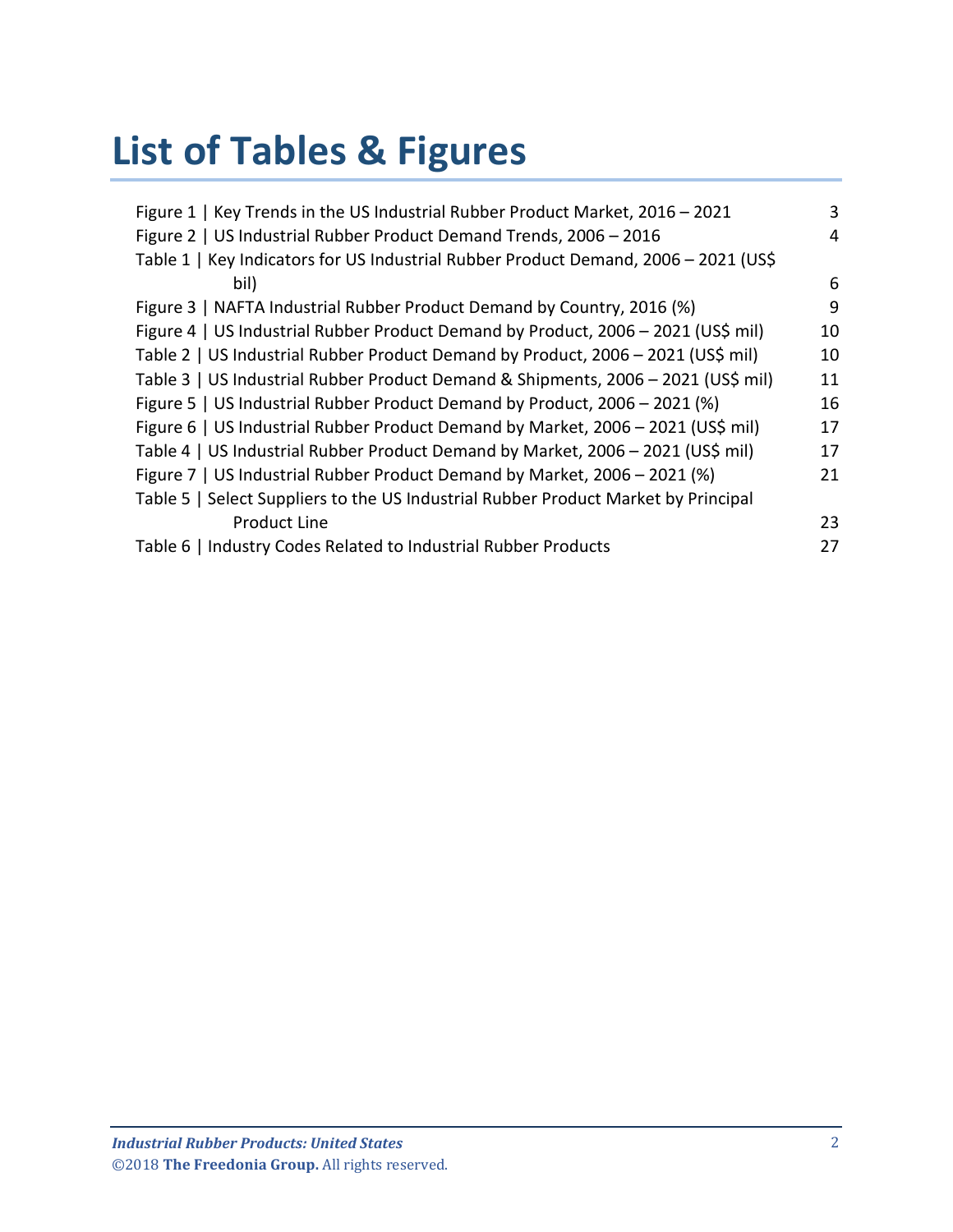# <span id="page-3-0"></span>**About This Report**

### <span id="page-3-1"></span>**Scope & Method**

This report forecasts to 2021 US industrial rubber products demand and shipments in nominal US dollars at the manufacturer level. Total demand is segmented by product in terms of:

- mechanical goods
- hose
- belts
- other products such as roofing membranes, film, and flooring and wall coverings

Total demand is also segmented by market as follows:

- industrial equipment
- motor vehicles
- other markets such as aerospace equipment, appliances, and construction

To illustrate historical trends, total demand is provided in annual series from 2006 to 2016; shipments and the various segments are reported at five-year intervals for 2006, 2011, and 2016.

Excluded from the scope of this report are:

- tires and related products (such as inner tubes and tread rubber, wire and cable jacketing)
- gaskets and most seals (with the exception of vehicular body seals)
- druggist and medical rubber sundries (such as gloves and prophylactics)
- medical rubber tubing, coated fabrics, and rubber clothing
- balloons, toys, and rubber bands
- life rafts and boats

The term "rubber" as used in this report includes products made from both thermoset (natural or synthetic rubber) and thermoplastic elastomers, including blends.

This report quantifies trends in various measures of growth and volatility. Growth (or decline) expressed as an average annual growth rate (AAGR) is the least squares growth rate, which takes into account all available datapoints over a period. The volatility of datapoints around a least squares growth trend over time is expressed via the coefficient of determination, or  $r^2$ . The most stable data series relative to the trend carries an  $r^2$  value of 1.0; the most volatile – 0.0. Growth calculated as a compound annual growth rate (CAGR)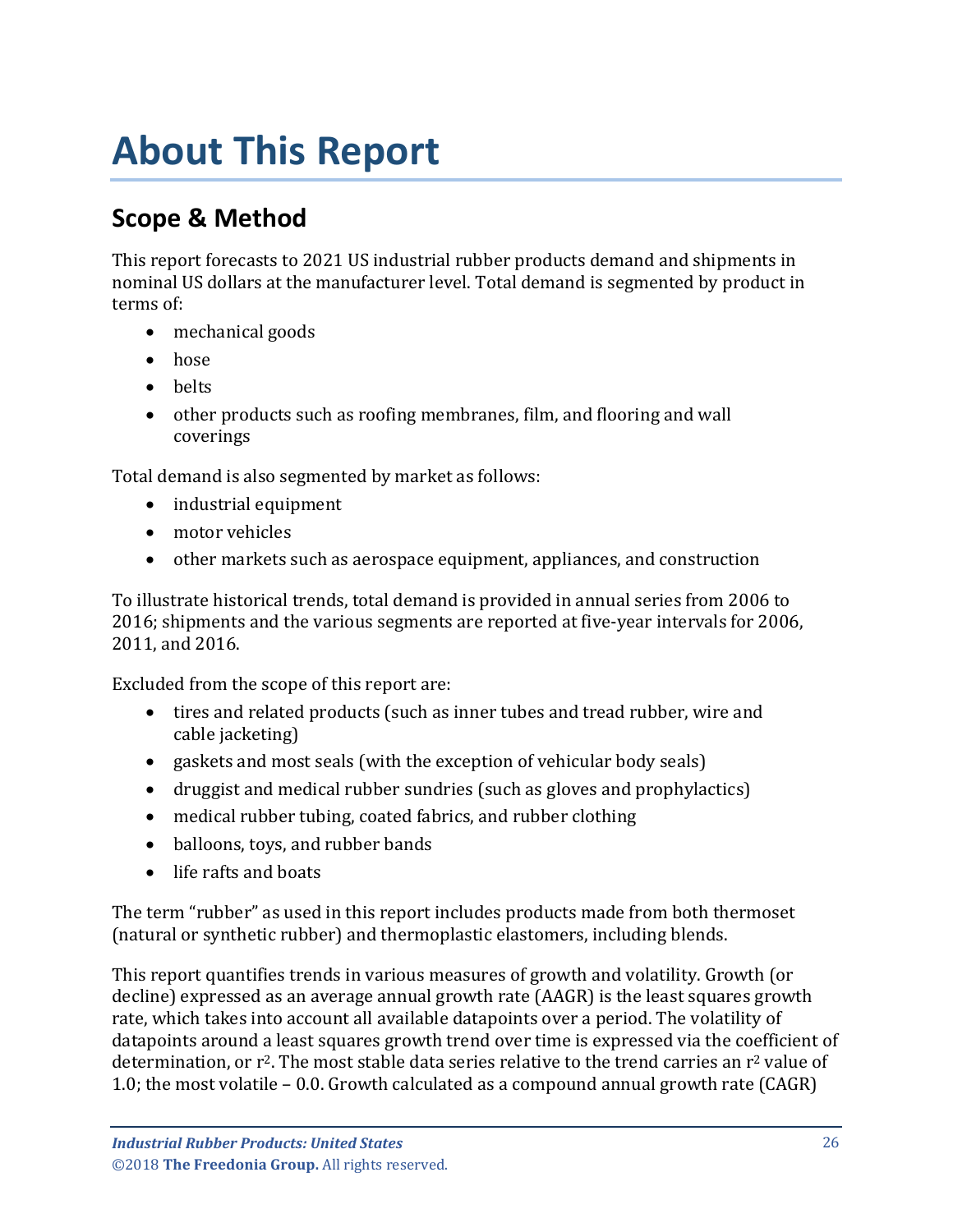#### **About This Report**

employs, by definition, only the first and last datapoints over a period. The CAGR is used to describe forecast growth, defined as the expected trend beginning in the base year and ending in the forecast year. Readers are encouraged to consider historical volatility when assessing particular annual values along the forecast trend, including in the forecast year.

Key macroeconomic indicators are also provided with quantified trends. Other various topics, including profiles of pertinent leading suppliers, are covered in this report. A full outline of report items by page is available in the Table of Contents.

#### <span id="page-4-0"></span>**Sources**

*Industrial Rubber Products: United States* (FF50016) is based on *[Global Industrial Rubber](http://www.freedoniagroup.com/DocumentDetails.aspx?ReferrerId=FL-FOCUS&studyid=3605)  [Products Market,](http://www.freedoniagroup.com/DocumentDetails.aspx?ReferrerId=FL-FOCUS&studyid=3605)* a comprehensive industry study published by The Freedonia Group. Reported findings represent the synthesis and analysis of data from various primary, secondary, macroeconomic, and demographic sources including:

- firms participating in the industry, and their suppliers and customers
- government/public agencies
- national, regional, and international non-governmental organizations
- trade associations and their publications
- the business and trade press
- indicator forecasts by The Freedonia Group
- the findings of other reports and studies by The Freedonia Group

Specific sources and additional resources are listed in the Resources section of this publication for reference and to facilitate further research.

### <span id="page-4-1"></span>**Industry Codes**

<span id="page-4-2"></span>

| Table 6   Industry Codes Related to Industrial Rubber Products           |                                           |                                           |                                                            |  |
|--------------------------------------------------------------------------|-------------------------------------------|-------------------------------------------|------------------------------------------------------------|--|
| <b>NAICS/SCIAN 2007</b><br>North American Industry Classification System |                                           | <b>SIC</b>                                |                                                            |  |
|                                                                          |                                           | <b>Standard Industrial Classification</b> |                                                            |  |
| 325212                                                                   | Synthetic Rubber Mfg                      | 2822                                      | Synthetic Rubber (Vulcanizable Elastomers)                 |  |
| 326192                                                                   | <b>Resilient Floor Covering Mfg</b>       | 3052                                      | Rubber and Plastics Hose and Belting                       |  |
| 326220                                                                   | Rubber and Plastics Hoses and Belting Mfg | 3061                                      | Molded, Extruded, and Lathe-Cut Mechanical<br>Rubber Goods |  |
| 326291                                                                   | Rubber Product Mfg for Mechanical Use     | 3069                                      | <b>Fabricated Rubber Products, NEC</b>                     |  |
| 326299                                                                   | All Other Rubber Product Mfg              |                                           |                                                            |  |

Source: US Census Bureau

#### **Copyright & Licensing**

The full report is protected by copyright laws of the United States of America and international treaties. The entire contents of the publication are copyrighted by The Freedonia Group.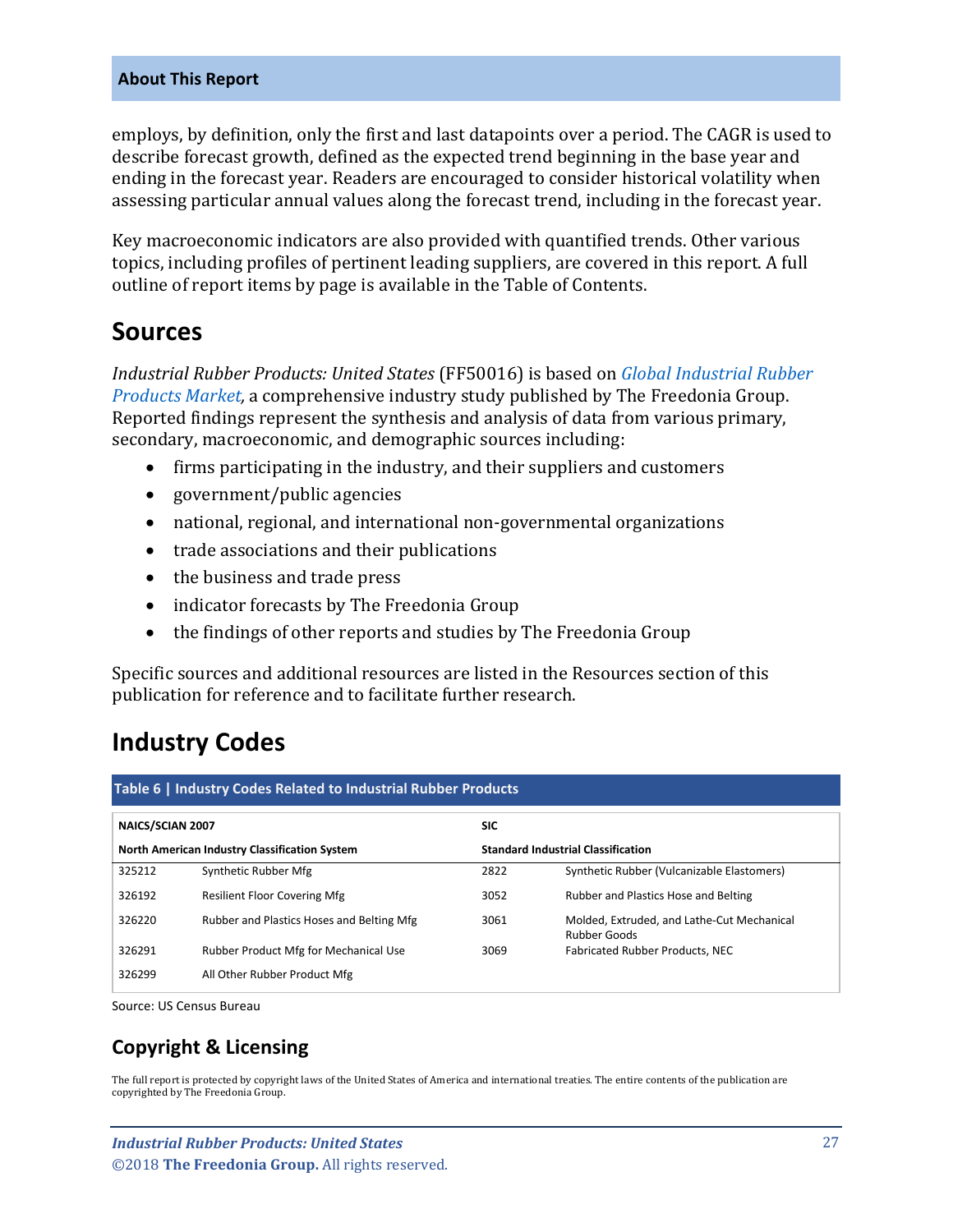#### <span id="page-5-0"></span>**Resources**

#### **The Freedonia Group**

 *[Global Industrial Rubber Products Market,](http://www.freedoniagroup.com/DocumentDetails.aspx?ReferrerId=FL-FOCUS&studyid=3605)* February 2018 **[Freedonia Industry Studies](http://www.freedoniagroup.com/Home.aspx?ReferrerId=FL-Focus)**  *[Global Industrial Enzymes Markets](http://www.freedoniagroup.com/DocumentDetails.aspx?ReferrerId=FL-FOCUS&studyid=3593)*, January 2018  *[Global Hard Surface Flooring Market,](http://www.freedoniagroup.com/DocumentDetails.aspx?ReferrerId=FL-FOCUS&studyid=3556)* September 2017  *[Roofing: US Forecasts,](http://www.freedoniagroup.com/DocumentDetails.aspx?ReferrerId=FL-FOCUS&studyid=3564)* September 2017 *[Stretch & Shrink Film Market in the US](http://www.freedoniagroup.com/DocumentDetails.aspx?ReferrerId=FL-FOCUS&studyid=3561)*, September 2017 *[Global Bus Market](http://www.freedoniagroup.com/DocumentDetails.aspx?ReferrerId=FL-FOCUS&studyid=3509)*, May 2017 *[Roofing Distribution Market in the US](http://www.freedoniagroup.com/DocumentDetails.aspx?ReferrerId=FL-FOCUS&studyid=3497)*, March 2017 *[Global Flooring Market](http://www.freedoniagroup.com/DocumentDetails.aspx?ReferrerId=FL-FOCUS&studyid=3487)*, January 2017 **[Freedonia Focus Reports](https://www.freedoniafocusreports.com/redirect.asp?progid=89534&url=/)**  *[Construction: United States](https://www.freedoniafocusreports.com/Construction-United-States-FF60054/) [Gaskets & Seals: United States](https://www.freedoniafocusreports.com/Gaskets-Seals-United-States-FF50012/) [Hard-Surface Flooring: United States](https://www.freedoniafocusreports.com/Hard-Surface-Flooring-United-States-FF60047/) [Hoses & Belts: United States](https://www.freedoniafocusreports.com/Hoses-Belts-United-States-FF50010/) [Housing: United States](https://www.freedoniafocusreports.com/Housing-United-States-FF60024/) [Manufacturing: United States](https://www.freedoniafocusreports.com/pub/10912489.html) Medium- [& Heavy-Duty Trucks & Buses: United States](https://www.freedoniafocusreports.com/Medium-Heavy-Duty-Trucks-Buses-United-States-FF85014/) [Motor Vehicles: United States](https://www.freedoniafocusreports.com/pub/10912504.html) [Roofing: United States](https://www.freedoniafocusreports.com/Roofing-United-States-FF60038/) [Rubber: United States](https://www.freedoniafocusreports.com/Rubber-United-States-FF50017/)*

 *[Transport Equipment: United States](https://www.freedoniafocusreports.com/Transport-Equipment-United-States-FF85030/)*

#### **[Freedonia Custom Research](http://www.freedoniagroup.com/CustomResearch.aspx?ReferrerId=FL-Focus)**

#### **Trade Publications**

*Automotive News Chemical & Engineering News European Rubber Journal IHS Chemical Week Plastics News Rubber and Plastic News Rubber World*

#### **Agencies & Associations**

American Chemical Society – Rubber Division ASTM International Federal Aviation Administration